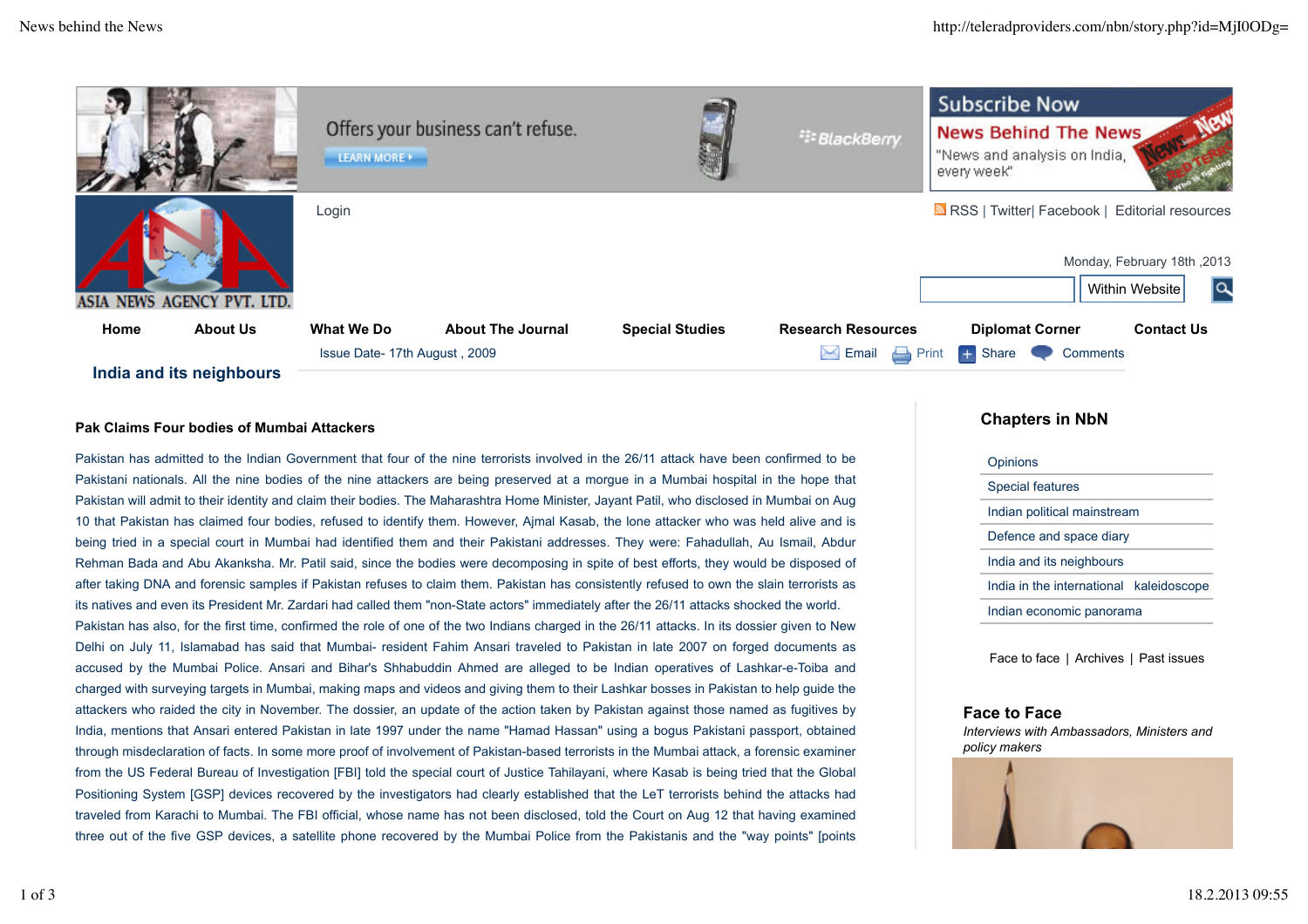charted on the device" or the routes noted on the maps,] he found that the ten terrorists had traveled from the Gulf of Karachi to Mumbai. Another US witness also pointed to the Pakistani connection in the Mumbai terror attack via video conferencing from the FBI office in Los Angeles. He told the trial court on Aug 13 that the outboard motor recovered by Mumbai Police from the ten terrorists was among the ones sent by the Company in Japan to Pakistan. The Yamaha engine was recovered from the inflatable dinghy used by the terrorists to make their way into the Mumbai shores from Pakistan. In yet another testimony that showed that the 26/11 attackers came from Pakistan, the enforcement manager of Nokia in the US said, these handsets were delivered to Pakistan from China.

Tharoor demands more, Army chief blasts Pak's dichotomous policy

India has told Pakistan that the prosecution of just a few individuals for the Mumbai attacks was not enough and that severe action was called for against JuD chief, Hafiz Saeed. Minister of State for External Affairs, Shashi Tharoor, said on Aug 12, Pak decision to prosecute some individuals from LeT was a welcome action, but was not enough. "We certainly expect to see some severe actions being taken against him [Saeed] instead of allowing him to wander free and ready to incite more violence against India", he said. Blasting Pakistan for following, what he called "a dichotomous policy" in the fight against terrorism, the Army said, there is again "heightened activity" across the border to push as many militants into Jammu and Kashmir as possible before the onset of winter. He said, it was strange that Pakistan, on the one hand, says it is fighting terror and is therefore moving troops to its Afghan border, but on the other hand, it is perpetuating terror by sending infiltrators.

Meanwhile, latest inputs with the central intelligence agencies confirm that after constructing concrete bunkers along the international border on their side, Pakistan is now trying to send fresh probing missions to India to find out the preparedness of Indian order guarding forces. A senior intelligence official said that Pakistan has so far made three attempts to probing missions to India near the Indo-Pak border in Punjab and Rajasthan but they were foiled by the BSF by killing the intruders. During interrogation, some of those caught near Jaisalmer in Rajasthan revealed that they were sent by border guarding forces of Pakistan to find out border security preparations on the Indian side.

Pakistan's three options to force India back to talks

For its part, Pakistan has three options to force India back into the Indo-Pak equation and pressurize New Delhi to negotiate. These are: Military, militancy and political. The first option is unlikely to bring India to its knees, as has been during the Kargil conflict. The Kargil war brought some unpalatable truths to Islamabad - that none among the international community, including its own all-weather friend China, is in favour of Pakistan pursuing a military operation. Nor is the second option, militancy, likely to achieve Pakistan's interests. India, simply, is too large a country to be pulled down by militant strikes in select cities. Nor is there any support for militancy at the international level, especially after 9/11. Hence, Islamabad is aware it can engage New Delhi only through political negotiations. This is where India had to realize the changed scenario at the regional and international levels. India cannot refuse to negotiate with its neighbours on the issue of terrorism which is a common problem for the US as well as other countries as well. At the same time, political observers say, India should not be taken for granted and that it should negotiate on clear terms, with explicit rewards and costs. "For its part, Pakistan has three options to force India back into the Indo-Pak equation and pressurize New Delhi to negotiate. These are: Military, militancy and political."

Pakistan has been successful in the past few months in pursuing a twin strategy vis-à-vis renewing the composite dialogue with India. The first strategy has been to hold a pistol on India's head, threatening New Delhi to resume the dialogue, and the second strategy has been to hold a pistol to its own head and threatening the international community to force New Delhi to resume the dialogue. Pakistan has

Commissioner of the Republic of view more... H. E. Mr. Chandradath Singh, High Trinidad and Tobago in India

# THE DIPLOMAT SPECIAL **APAC 202**

**WILL CHINA BE A SUPERPOWER? WHERE'S THE NEXT ARMS RACE?**